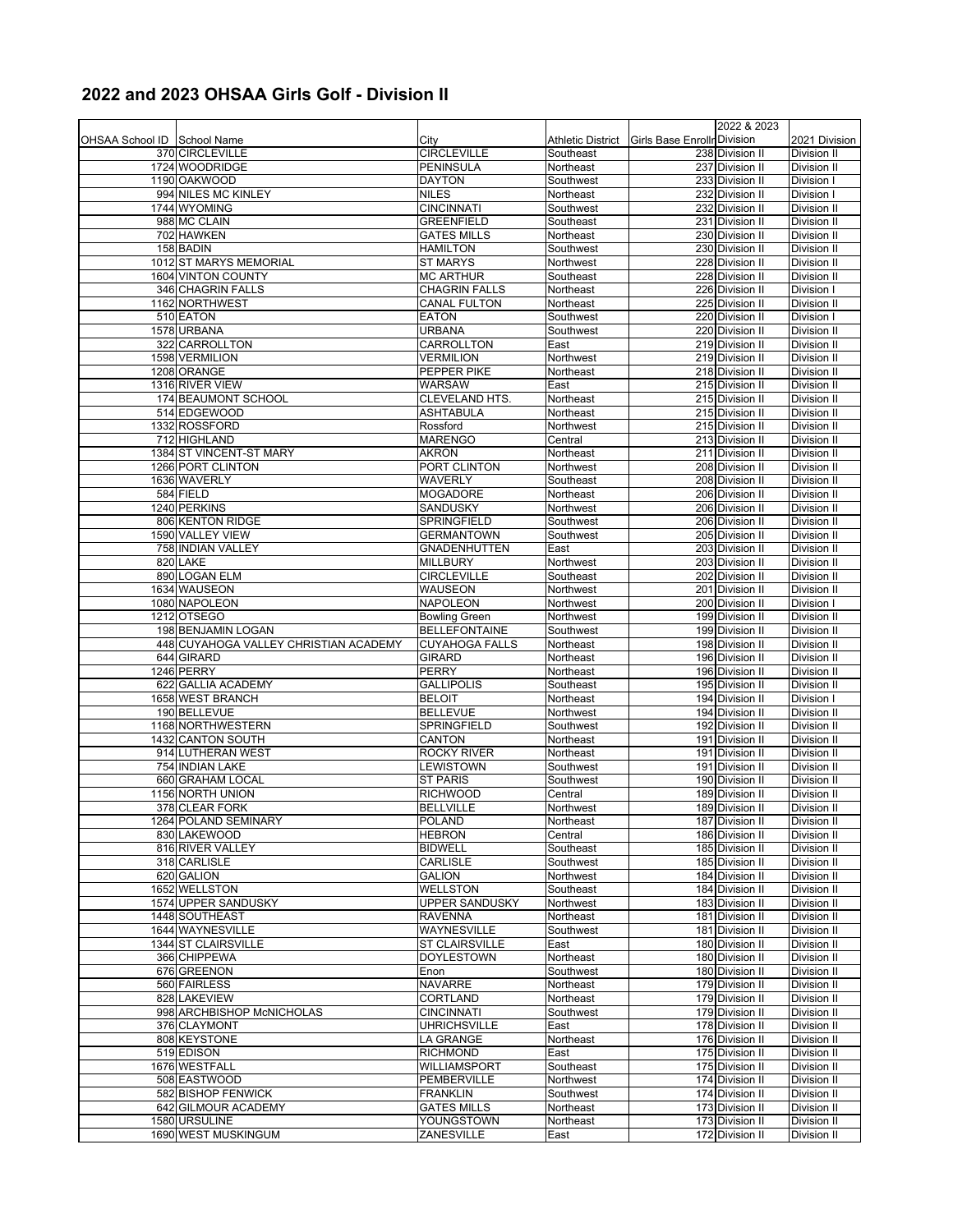| 760 IRONTON                               | <b>IRONTON</b>                      | Southeast              | 171 Division II                    | Division II                |
|-------------------------------------------|-------------------------------------|------------------------|------------------------------------|----------------------------|
| 202 BERKSHIRE                             | <b>BURTON</b>                       | Northeast              | 170 Division II                    | Division II                |
| 108 ALEXANDER                             |                                     |                        |                                    |                            |
|                                           | Albany                              | Southeast              | 170 Division II                    | Division II                |
| 1584 UTICA                                | <b>UTICA</b>                        | Central                | 168 Division II                    | Division II                |
| 369 CINCINNATI HILLS CHRISTIAN ACADEMY    | <b>CINCINNATI</b>                   | Southwest              | 167 Division II                    | Division II                |
| 132 ARCHBISHOP ALTER                      | <b>KETTERING</b>                    | Southwest              | 166 Division II                    | Division II                |
| 1752 ZANE TRACE                           | <b>CHILLICOTHE</b>                  | Southeast              | 164 Division II                    | Division II                |
| 354 CHAMPION                              | <b>WARREN</b>                       | Northeast              | 163 Division II                    | Division II                |
| 1018 MIAMI EAST                           | <b>CASSTOWN</b>                     | Southwest              | 163 Division II                    | Division II                |
| 746 HURON                                 | HURON                               | Northwest              | 162 Division II                    | Division II                |
| 1270 PORTSMOUTH WEST                      | <b>WEST PORTSMOUTH</b>              | Southeast              | 162 Division II                    | Division II                |
| 614 FREDERICKTOWN                         | FREDERICKTOWN                       | Central                | 161 Division II                    | Division II                |
| 518 EDISON                                | MILAN                               | Northwest              | 161 Division II                    | Division II                |
| 636 GENOA AREA                            | <b>GENOA</b>                        |                        | 160 Division II                    | Division II                |
| 1710 WILLARD                              | <b>WILLARD</b>                      | Northwest              | 159 Division II                    |                            |
|                                           |                                     | Northwest              |                                    | Division II                |
| <b>1008 MEIGS</b>                         | <b>POMEROY</b>                      | Southeast              | 159 Division II                    | Division II                |
| 824 LAKE CATHOLIC                         | <b>MENTOR</b>                       | Northeast              | 157 Division II                    | Division II                |
| 920 MADEIRA                               | <b>CINCINNATI</b>                   | Southwest              | 157 Division II                    | Division II                |
| 134 ARCHBOLD                              | ARCHBOLD                            | Northwest              | 156 Division II                    | Division II                |
| 1300 RIDGEWOOD                            | WEST LAFAYETTE                      | East                   | 153 Division II                    | Division II                |
| 1600 VERSAILLES                           | VERSAILLES                          | Southwest              | 153 Division II                    | Division II                |
| 1280 PYMATUNING VALLEY                    | <b>ANDOVER</b>                      | Northeast              | 151 Division II                    | Division II                |
| 410 COLUMBUS ACADEMY                      | <b>GAHANNA</b>                      | Central                | 150 Division II                    | Division II                |
| 496 EASTERN                               | Winchester                          | Southeast              | 148 Division II                    | Division II                |
| 1404 SEVEN HILLS                          | <b>CINCINNATI</b>                   | Southwest              | 144 Division II                    | Division II                |
| 544 FAIRBANKS                             | Milford Center                      | Central                | 143 Division II                    | Division II                |
| 630 GARFIELD                              | GARRETTSVILLE                       | Northeast              | 143 Division II                    | Division II                |
| 844 LAUREL                                | SHAKER HEIGHTS                      | Northeast              | 142 Division II                    | Division II                |
| 1558 TUSCARAWAS VALLEY                    | <b>ZOARVILLE</b>                    | East                   | 141 Division II                    | Division II                |
| 394 COLDWATER                             | COLDWATER                           | Northwest              | 141 Division II                    | Division II                |
| 530 ELMWOOD                               |                                     |                        |                                    |                            |
| 458 DAWSON-BRYANT                         | <b>BLOOMDALE</b>                    | Northwest<br>Southeast | 139 Division II<br>138 Division II | Division II<br>Division II |
|                                           | COAL GROVE                          |                        |                                    |                            |
| 490 EAST CLINTON                          | SABINA                              | Southwest              | 138 Division II                    | <b>Division II</b>         |
| 120 ANNA                                  | ANNA                                | Southwest              | 135 Division II                    | Division II                |
| 1740 WORTHINGTON CHRISTIAN                | Worthington                         | Central                | 134 Division II                    | Division II                |
| 866 LIBERTY UNION                         | <b>BALTIMORE</b>                    | Central                | 133 Division II                    | Division II                |
| 1742 WYNFORD                              | <b>BUCYRUS</b>                      | Northwest              | 133 Division II                    | Division II                |
| 1504 SUMMIT COUNTRY DAY                   | <b>CINCINNATI</b>                   | Southwest              | 133 Division II                    | Division II                |
| 1144 NORTHMOR                             | GALION                              | Central                | 132 Division II                    | Division II                |
|                                           |                                     |                        |                                    |                            |
| 466 DELTA                                 | DELTA                               | Northwest              | 132 Division II                    | Division II                |
| 744 HUNTINGTON                            | CHILLICOTHE                         | Southeast              | 132 Division II                    | Division II                |
|                                           | <b>BEVERLY</b>                      | East                   | 130 Division II                    | Division II                |
| 598 FORT FRYE                             |                                     |                        |                                    |                            |
| 1260 PLEASANT                             | <b>MARION</b>                       | Central                | 127 Division II                    | Division II                |
| 408 COLUMBIANA                            | <b>COLUMBIANA</b>                   | Northeast              | 126 Division II                    | Division II                |
| 950 MARGARETTA                            | <b>CASTALIA</b>                     | Northwest              | 126 Division II                    | Division II                |
| 130 ARCANUM                               | <b>ARCANUM</b>                      | Southwest              | 126 Division II                    | Division II                |
| 916LYNCHBURG-CLAY                         | LYNCHBURG                           | Southeast              | 124 Division II                    | Division II                |
| 400 COLONEL CRAWFORD                      | North Robinson                      | Northwest              | 123 Division II                    | Division II                |
| 434 CRESTVIEW                             | ASHLAND                             | Northwest              | 123 Division II                    | Division II                |
| 1646 WAYNE TRACE                          | <b>HAVILAND</b>                     | Northwest              | 123 Division II                    | Division II                |
| 334 CENTERBURG                            | <b>CENTERBURG</b>                   | Central                | 122 Division II                    | Division II                |
| 414 COLUMBUS SCHOOL FOR GIRLS             | <b>COLUMBUS</b>                     | Central                | 121 Division II                    | Division II                |
| 542 EVERGREEN                             | <b>METAMORA</b>                     | Northwest              | 120 Division II                    | Division II                |
| 578 FEDERAL HOCKING                       | <b>STEWART</b>                      | Southeast              | 120 Division II                    | Division II                |
| 1128 NORTH ADAMS                          | <b>SEAMAN</b>                       | Southeast              | 120 Division II                    | Division II                |
| 1694 WEST UNION                           | <b>WEST UNION</b>                   | Southeast              | 120 Division II                    | Division II                |
| 572 FAIRVIEW                              | <b>SHERWOOD</b>                     | Northwest              | 118 Division II                    | Division II                |
| 772 JEFFERSON                             | <b>DELPHOS</b>                      | Northwest              | 118 Division II                    | Division II                |
| 446 CUYAHOGA HEIGHTS                      | Cuyahoga Heights                    | Northeast              | 117 Division II                    | Division II                |
| 1592 VAN BUREN                            | VAN BUREN                           | Northwest              | 117 Division II                    | Division II                |
| 552 FAIRFIELD                             | LEESBURG                            | Southeast              | 117 Division II                    | Division II                |
| 604 FORT RECOVERY                         | FORT RECOVERY                       | Northwest              | 116 Division II                    | Division II                |
|                                           |                                     | Northeast              | 115 Division II                    |                            |
| 750 INDEPENDENCE<br>946 MAPLETON          | INDEPENDENCE<br><b>ASHLAND</b>      | Northeast              | 115 Division II                    | Division II<br>Division II |
|                                           |                                     |                        |                                    |                            |
| 1230 PARKWAY                              | ROCKFORD                            | Northwest              | 115 Division II                    | Division II                |
| 1238 PEEBLES                              | PEEBLES                             | Southeast              | 114 Division II                    | Division II                |
| 524 ELGIN                                 | <b>MARION</b>                       | Central                | 112 Division II                    | Division II                |
| 1352 ST HENRY                             | <b>ST HENRY</b>                     | Northwest              | 112 Division II                    | Division II                |
| 624 GARAWAY                               | <b>SUGARCREEK</b>                   | East                   | 110 Division II                    | Division II                |
| 404 COLUMBIA                              | <b>COLUMBIA STATION</b>             | Northeast              | 110 Division II                    | Division II                |
| 1538 TRIAD                                | <b>NORTH LEWISBURG</b>              | Southwest              | 110 Division II                    | Division II                |
| 1112 NEWTON FALLS                         | <b>NEWTON FALLS</b>                 | Northeast              | 108 Division II                    | Division II                |
| 640 GIBSONBURG                            | <b>GIBSONBURG</b>                   | Northwest              | 108 Division II                    | Division II                |
| 1722 WOODMORE                             | Elmore                              | Northwest              | 108 Division II                    | Division II                |
| 1044 MINERAL RIDGE                        | MINERAL RIDGE                       | Northeast              | 105 Division II                    | Division II                |
| 340 CANTON CENTRAL CATHOLIC               | CANTON                              | Northeast              | 104 Division II                    | Division II                |
| 1004 MECHANICSBURG<br>1456 SOUTHERN LOCAL | <b>MECHANICSBURG</b><br>SALINEVILLE | Southwest              | 104 Division II<br>103 Division II | Division II<br>Division II |